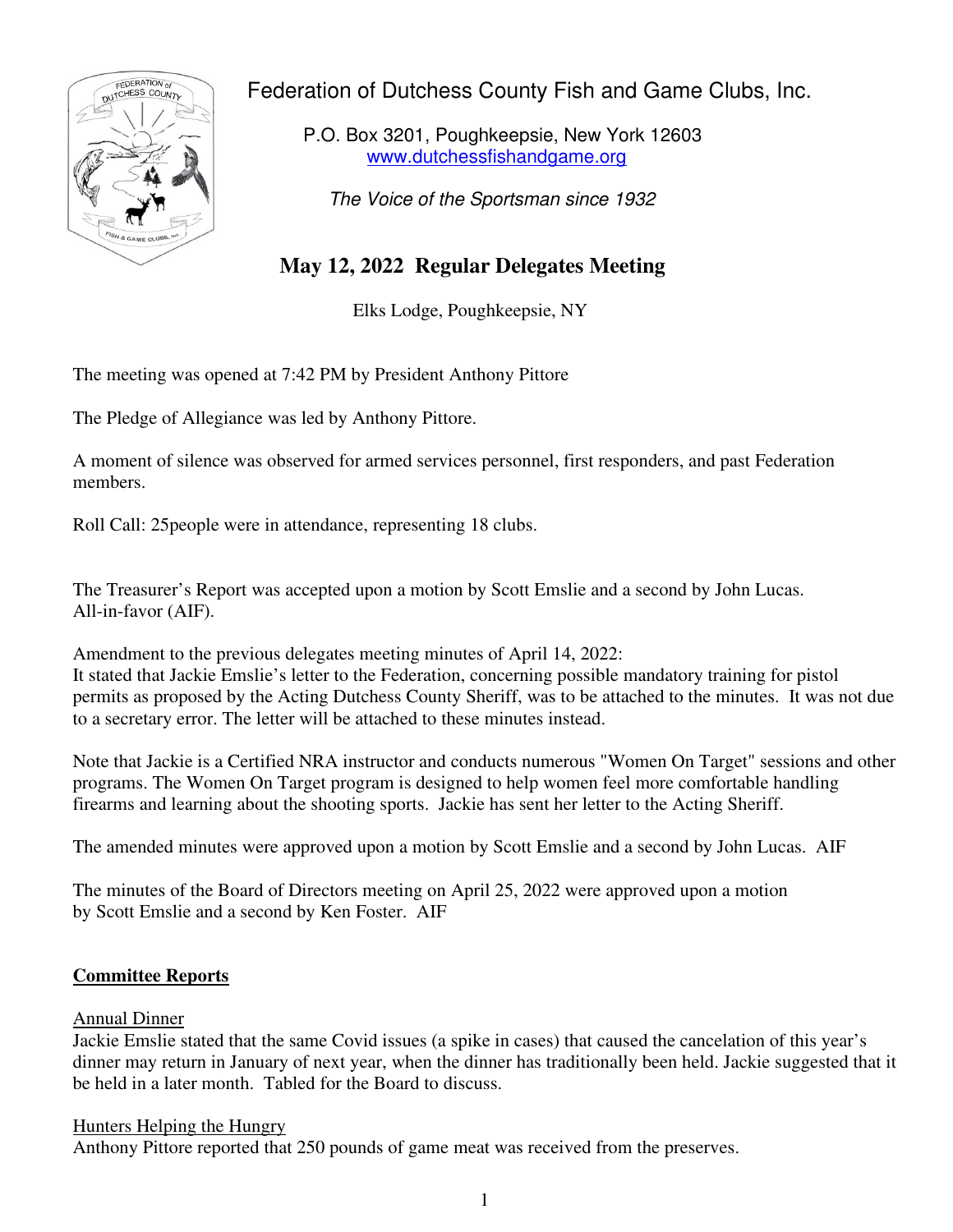# Fish

Ken Rose reported that the final trout stocking of the Wappingers Creek was completed on Monday May  $9<sup>th</sup>$ . Other streams only received 1 stocking. A total of 33,000 trout were stocked in the county this Spring. Ken thanked everyone who helped.

Anthony Pittore stated that there was a very good turnout for the Family Fishing Day in April, and that it was a very good day. Anthony thanked all who helped.

# Jr. Hunter Pheasant Hunt

Anthony Pittore stated that he has applications available and sent some out, but he has not received any back so far. The hunt is planned for September  $24<sup>th</sup>$ .

### Conservation Education

Scott Emslie reported that 7 codes claimed for the DEC Conservation Education Camps, out of the 11 sponsorship applications. (Sponsorship codes are given to the applicants to schedule their week of camp.) 3 applicants did not respond and 1 had a problem. As of this meeting, there are no openings for boys and only some for girls. Scott discussed the process and the difficulty in filling our applications.

Mike Butts stated that Mid-Hudson Trout Unlimited will be sending 2 kids to the fishing camp in the Catskills. They do not need any financial help to do so at this time.

### Fundraising

Ken Foster stated that we will have a 50/50 annual raffle again this year. Ken plans to have tickets available at the August meeting, and will send out tickets to clubs. The drawing will be held in early 2023.

#### Legislation (and other conservation news)

Bill Conners spoke about the following:

- In response to a question from John O'Donnell about the state lead ammo bill, Bill stated that it passed the Assembly but had not yet passed the Senate. The Assembly bill# is A5728 and the Senate bill# is S5028. If signed into law, it would not take effect until 1/1/2023. See attached for more information.
- A gun microstamping bill was submitted again: Assembly A7926, Senate S4116.
- A bill that would ban wildlife and fishing contests, that is HSUS backed. Assembly A5746, Senate S6643.
- The DEC 2021 deer harvest report is late, with no reason given

# **Youth Trap Shooting**

Tom Gannon stated that 2 events were held so far, with 5 kids and 4 kids in attendance, respectively. Tom has a list of over 20 kids that may get involved. The next event will be held on May  $19<sup>th</sup>$  at 5:00 PM at Northern Dutchess Rod & Gun Club.

# **New York State Conservation Council**

Bill Conners stated that the Council will be holding a benefit golf tournament on July  $11<sup>th</sup>$  in Seneca Falls. See attached registration form if interested. We took a \$100 sponsorship to support the event.

#### **Communications**

An email was received from Scenic Hudson about a Hudson River PCB report.

An email was received from the president of Crum Elbow Sportsmen's Association seeking some guidance in fighting a lawsuit. Bill Conners is following up with him.